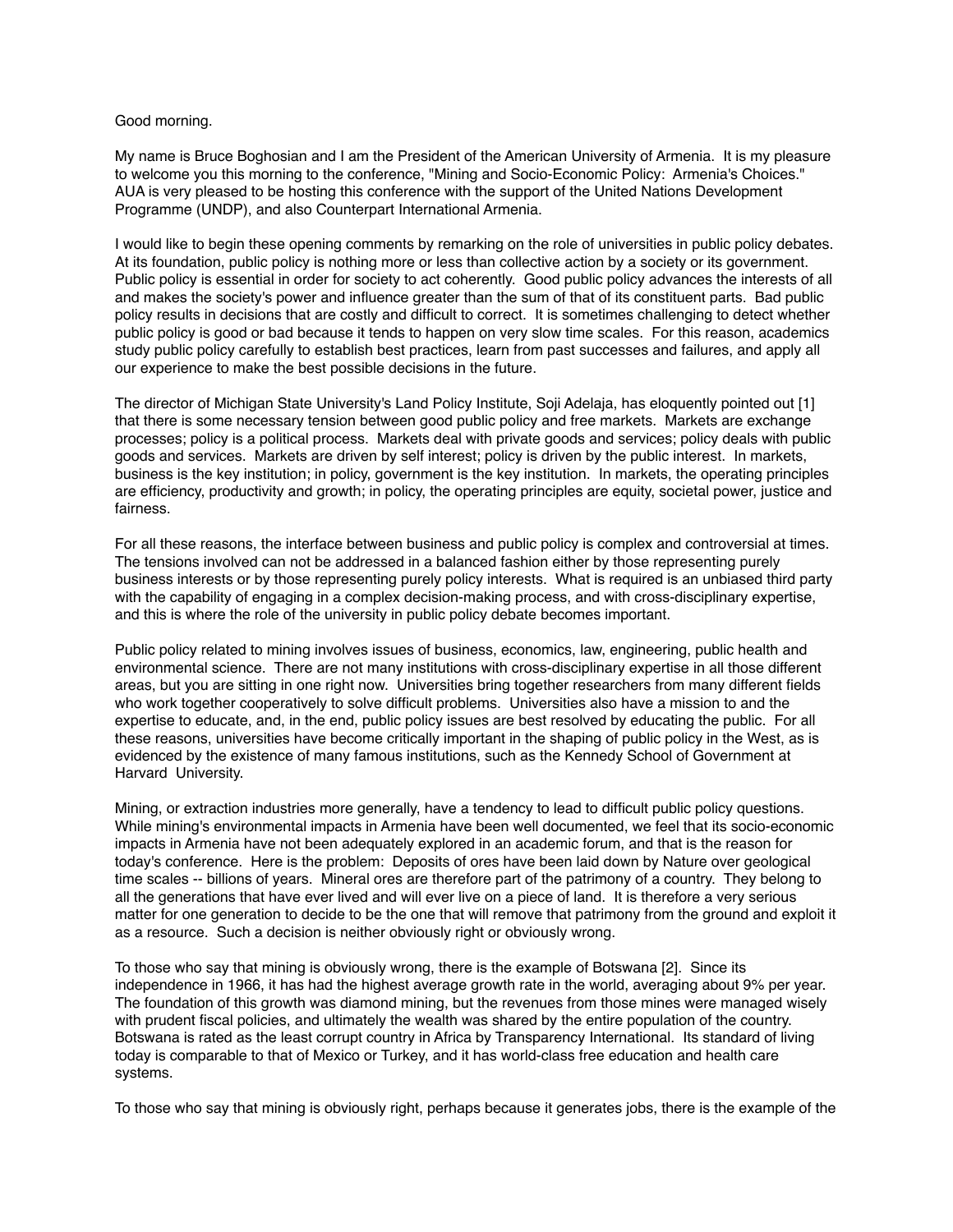Ok Tedi Mine in Papua New Guinea [3]. This is an open-pit copper and gold mine which reduced an entire mountain to a hole in the ground. Because of a flawed environmental impact plan, tailing pool dams collapsed and the operators now discharge 80 million tons of tailings, overburden and mine-induced erosion into the river system each year. These discharges have caused enormous harm, both environmentally and socially, to the 50,000 people who live in the 120 villages downstream of the mine. Chemicals from the tailings have killed or contaminated fish, which are still eaten by the people of these villages. The river bed was raised 10 meters, causing it to become shallower and develop rapids, and disrupting transportation routes. Contaminated mud covered agricultural fields downstream from the mine, resulting in lost agricultural revenues. Meanwhile, a 2010 report by Human Rights Watch [4] found that Papua New Guinea's national revenues from its extractive industries, including the Ok Tedi Mine, had been widely dissipated through official corruption, without leaving any discernible positive impact on the wider population. The net effect of the mine was very negative.

Before I finish, allow me to change the subject somewhat: As an educator, I can not resist sharing with you the following slide, from the Organization for Economic Cooperation and Development (OECD) [5]. It is a data map of countries, plotting the percentage of GDP derived from extraction industries on the horizontal axis, versus their students' performance on the Program for International Student Assessment (PISA) exam on the vertical axis. The green lines are the mean values. The OECD concluded that there is "a significant negative relationship between the money countries extract from national resources and the knowledge and skills of their high school population." Basically, countries with more extraction industries tend to have worse educational systems. To quote K. R. Sridhar [6], the founder of the Silicon Valley fuel-cell company Bloom Energy, "When you don't have resources, you become resourceful."

Whatever the reason, the trend is unmistakeable. Taiwan, which has almost no extractable resources whatsoever, has the best secondary educational system in the world. Armenia, still below mean for extractive industry revenue percentage, has an educational system that is well above mean; Azerbaijan, well above mean for extractive industry revenue percentage, has an educational system that is below mean. In fact, the only three countries that manage to be in the upper right quadrant of this figure are Australia, Norway and Russia. By contrast, there are 18 countries in the lower right quadrant.



Now, one must be careful about concluding anything from this. Correlation does not imply causation. It does, however, suggest common causation, and this can be difficult to avoid. If Armenia were to increase its extractive industry revenues as a percentage of its GDP, is it likely to follow the example of Australia, Norway and Russia, or is it more likely to follow the example of the 18 other countries in the lower right of this figure?

That is a rhetorical question. The answer will surely depend on the level of regulation, transparency and fairness with which Armenia's mineral resources are mined. This is a question of public policy. It is the kind of question that can be examined very effectively in an academic setting, and that will be examined by today's conference. We hope that this conference will be the beginning of a more sustained platform for such policy discussions in an academic setting.

Again, my thanks to UNDP and Counterpart International Armenia for their support of this event. I hope that you enjoy this conference and that the discussions here today will contribute to creating sound public policy with regard to mining in Armenia.